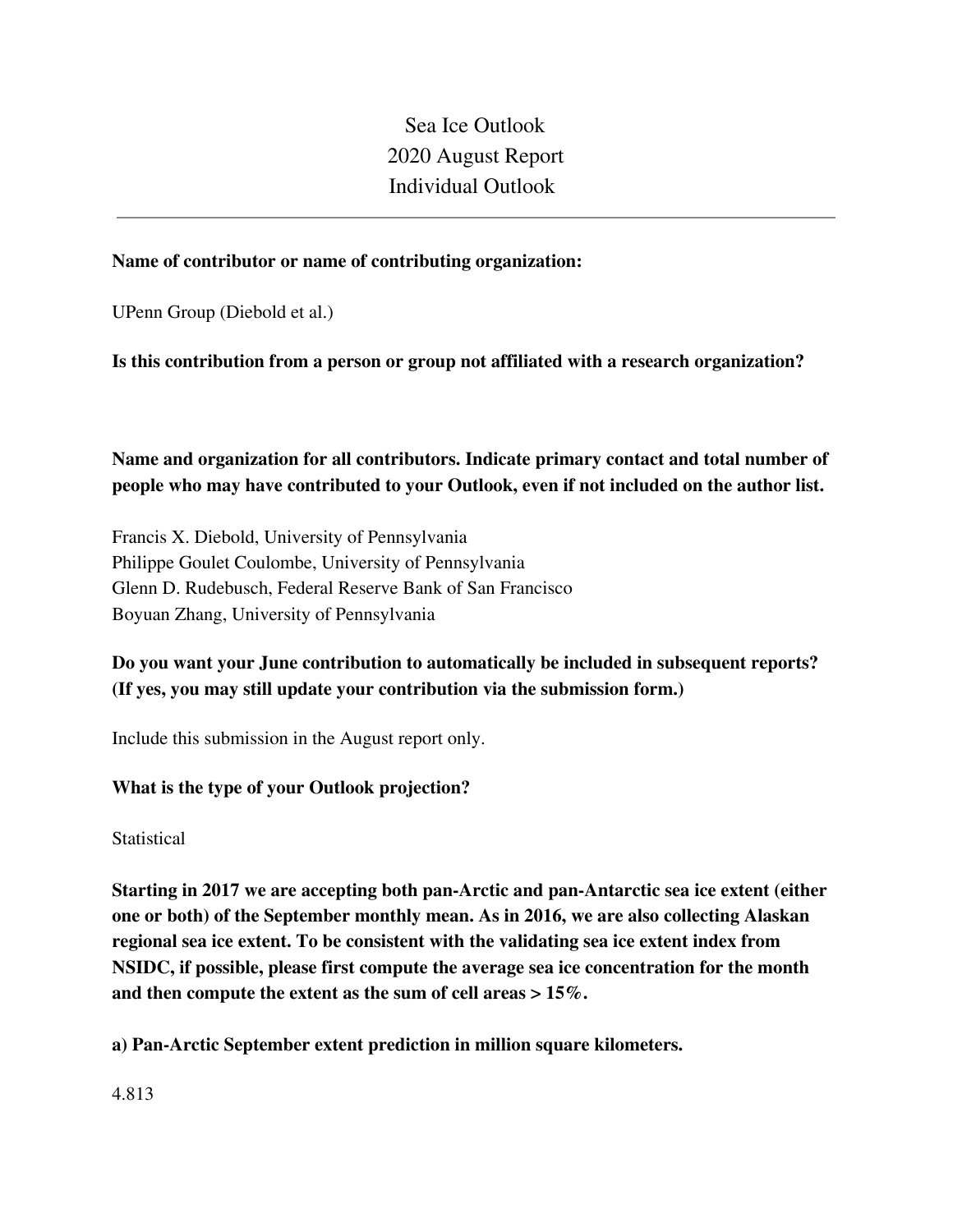**b) same as in (a) but for pan-Antarctic. If your method differs substantially from that for the Arctic, please enter it as a separate submission.**

**c) same as in (b) but for the Alaskan region. Please also tell us maximum possible extent if every ocean cell in your region were ice covered.**

**"Executive summary" of your Outlook contribution (using 300 words or less) describe how and why your contribution was formulated. To the extent possible, use non-technical language.**

The UPenn-Diebold Predictive Modeling Team (``UPenn group") is composed of econometricians interested in predictive modeling of many aspects of climate in its relation to economic activity. The Arctic, and Arctic sea ice in particular, is of particular interest to the group. As is well known, the Arctic is warming about twice as fast as the global average, and the Arctic amplification in surface air temperature is of course closely connected to the dramatic multi-decade reduction in Northern sea ice. This loss of sea ice is one of the most conspicuous warning signs of \textit{current} climate change, and it also plays an integral role in the timing and intensity of \textit{future} global climate change. Not surprisingly then, the UPenn group is keenly interested in predictive modeling of Arctic sea ice, particularly September ice.

### **Brief explanation of Outlook method (using 300 words or less).**

We have supplied a forecast based on a statistical model with trend, a feed-forward loop, and stochastic shocks, estimated by direct projection. In the modeling process we explore different levels of aggregation of the underlying high-frequency (daily) concentration data and associated sea ice extent, and we tune the aggregation to optimize the predictive bias/variance tradeoff in forecasting September extent. It turns out that our in-sample forecast errors (residuals) are approximately Gaussian, which we exploit in making our out-of-sample forecast for September. The predictive density is Gaussian, with mean 4.813 million square kilometers and standard deviation 0.260 million square kilometers. (By symmetry of the normal distribution, the mean and median coincide.) The approximate  $95\%$  interval that we report [4.293, 5.333] is the mean plus or minus 2 standard deviations.